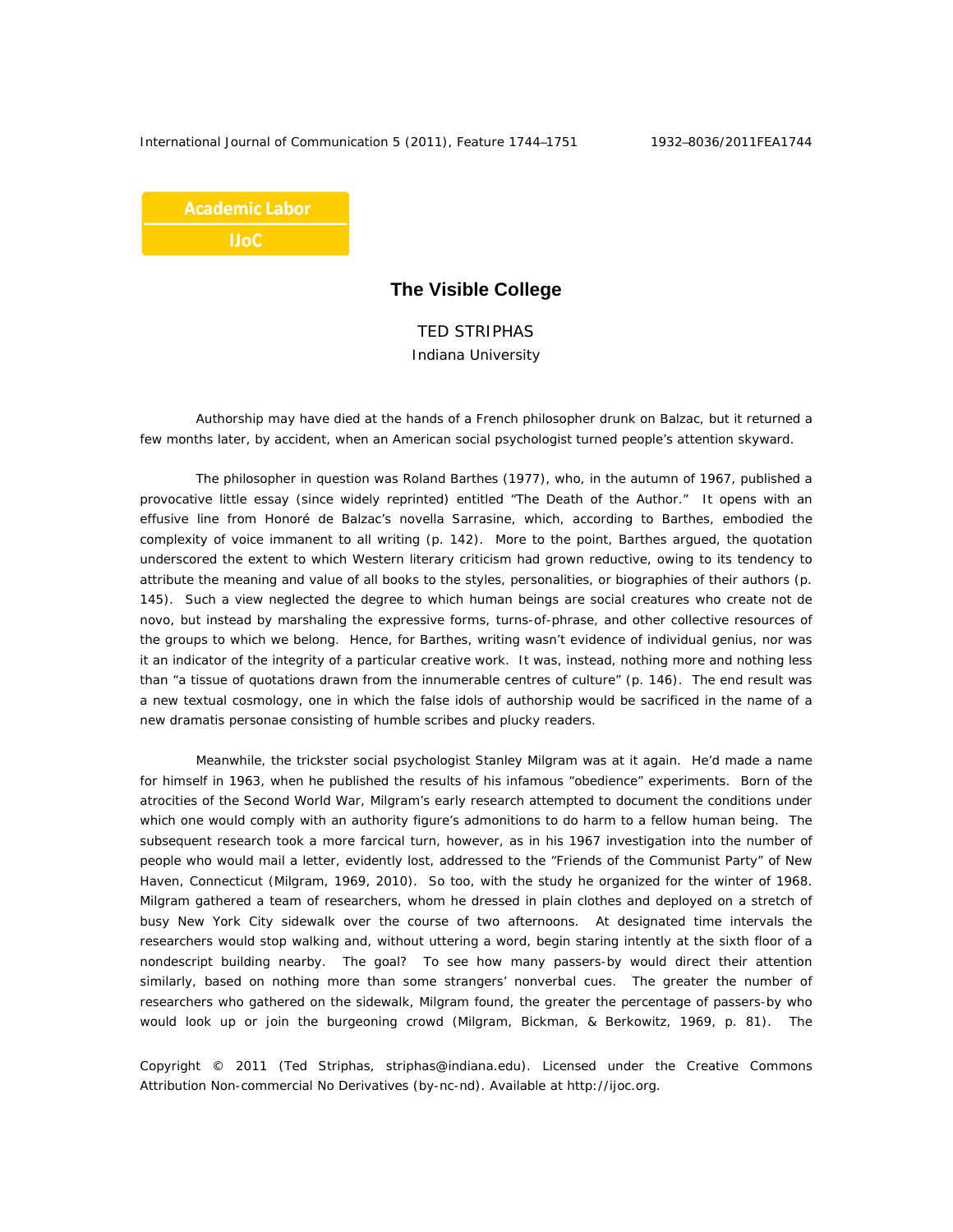$\overline{a}$ 

experiment has since become a touchstone for the idea of "social proof," which refers to the tendency among people to think and conduct themselves in accordance with the behavior of others (Surowiecki, 2004, p. 43).

 Authorship is neither living nor dead, I believe, but a function of social proof. It exists as long as a sufficient number of people look skyward, as it were, much like the pedestrians did in Milgram's study. Now, I say this not to doubt Barthes' understanding of the nature of writing specifically, or of creative process more broadly, but instead because of the cognitive dissonance I experience every time that I read, read about, or discuss "The Death of the Author." However much I may agree with Barthes in principle, the nature of academic labor is such that, in practice, I constantly appeal to the very same figure whom he purportedly killed off more than 40 years ago. I've done this, and continue to do this, in virtually all of my published work; in my classes and seminars (even those where I assign "The Death of the Author"); in the reference letters I write for my students; in my reviews of essays and book manuscripts; in my tenure and promotion reports; and more. And I'm only able to do this because I'm surrounded by communities of people who, with rare exception, reciprocate in kind.

 Authors endure in academic writing, as they do elsewhere, for a complex mix of reasons. Some are institutional, as in the practice of assessing professional competence based on individual cases (e.g., promotion and tenure). Others are legal and economic, as in intellectual property, a system grounded in the rights that private individuals maintain over their estates. Still others are more banal, as in the custom of citing work composed by three or more people using the surname of the lead contributor followed by the abbreviation "et al."<sup>1</sup> The cumulative effect of these and other factors is not only to reinforce authorship as social proof, but also to constrain our ability to represent the breadth and depth of academic labor.

 This is also the case where our publications are concerned, which, judging by their capacity to "show the work" (as my math teachers used to say), are nothing if not crude instruments. To put it less figuratively, the privileged forms of academic publication—peer-reviewed books and journal articles—do a reasonably good job of making the products of our labor manifest. The same cannot be said about the process, however, which is where the bulk of the work actually resides. Indeed, however much we may treat them as gold standards, books and journal articles, traditionally conceived, promote a restricted view of scholarly communication and what it's capable of. They're what James Scott (1992) calls "public transcripts": a type of discourse whose propensity is to obscure the intricate web of social interactions that sustains it, interactions that exist mostly "'offstage,' beyond [the] direct observation" of audience members and authority figures (p. 4).

 There are, of course, good reasons for wanting to keep the "hidden transcripts" of academic production well-hidden (Scott, 1992). I often tell my students that writing is not unlike a laboratory

<sup>&</sup>lt;sup>1</sup> As Robert K. Merton (1968) has argued, a consequence related to this form of attribution is the "Matthew effect": the tendency for already well-known academic authors to receive exclusive credit from their peers for collaborative work (p. 57; see also Merton, 1988).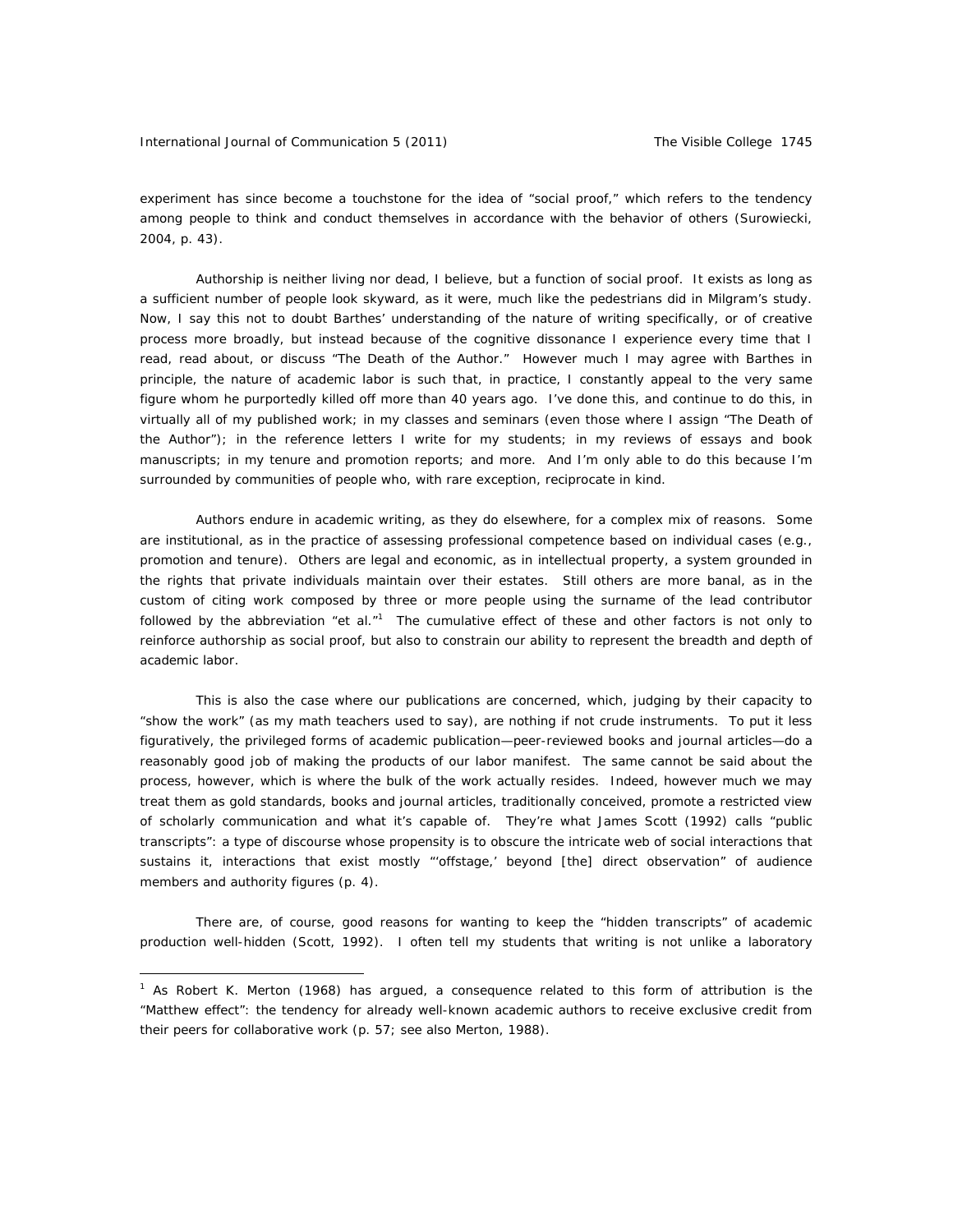$\overline{a}$ 

experiment; it may succeed, eventually, but it's almost as likely to blow up in their faces at some point. No one likes to fail or be perceived that she or he has done so. Hence our publications, as public transcripts, serve an important function beyond their capacity to advance arguments or present findings. They help us to *save* face, both personally and professionally, by showcasing only the most polished which is to say, epiphenomenal—aspects of our work. A significant downside, however, is that much of the backstory disappears, thus denying those who might one day follow in our wake important context about the development—and in many cases, the substantial revision—of key insights, concepts, positions, paradigms, or what have you.<sup>2</sup>

 The backstory doesn't disappear entirely from public view, of course. A trace almost always remains: that slim sliver of extraneous matter called the acknowledgments, which is basically a labor history in condensed form. Expanded, it would consist of an inventory of comments and leads contributed by one's colleagues; a detailed account of the work carried out by one's research assistants, if any; editorial feedback—in the case of journals, likely collated and possibly drafted by one or more graduate students, whose labor deserves to be recognized well beyond the masthead; a chronicle of the time and goodwill expended by the referees in responding to as many as two or three different iterations of the material; administrative, familial, and other types of non- or extra-academic support; and surely more. Academic books do an all right job of providing space in which to relay this history, or at least the rudiments of it. Journals, by comparison, fail miserably. Here the backstory of scholarly production is apt to be distilled down to just a few sentences. In either case, it's not unusual for academic acknowledgments to end with a disclaimer: "Errors are, of course, my own." While I appreciate the magnanimity of the gesture, it seems to me another way in which to disavow the sociality of scholarly production as a matter of routine.

 The issue, particularly with journals, isn't just about saving face. It's also about a form of publication that developed roughly three centuries ago in response to the material constraints of print media. Printed publications suffer (arguably) from a finite amount of space. Saddled with too much content, they become unwieldy, cost-prohibitive, or both. Digital publishing technologies have helped to throw this facet of print media into sharp relief, but lest we forget, the space issue beset printed publications long before the so-called digital age. Indeed, one of the recurrent themes in the history of print media is that of miniaturization, or the desire among readers, librarians, printers, and others to try to maximize content by reducing the size of printed artifacts (Baker, 2001; Stewart, 1993, pp. 37–69).

Still, it's not enough simply to lay blame on print, as if technological conditions alone dictated the form and content of scholarly communication. The first academic periodicals developed in Western Europe at a time when paper, ink, glue, and other commodities essential to their production weren't only difficult to manufacture in bulk but also subject to the vagaries of unreliable distribution networks. The few roadways that existed, for example, were often impassable for months on end because of inclement weather, political disputes, and more (Darnton, 1990, pp. 119–122; see also Febvre & Martin, 1976, p.

 $2$  The only exception to this might be the rare interview, memoir, or personal reflection, usually in the case of academic superstars.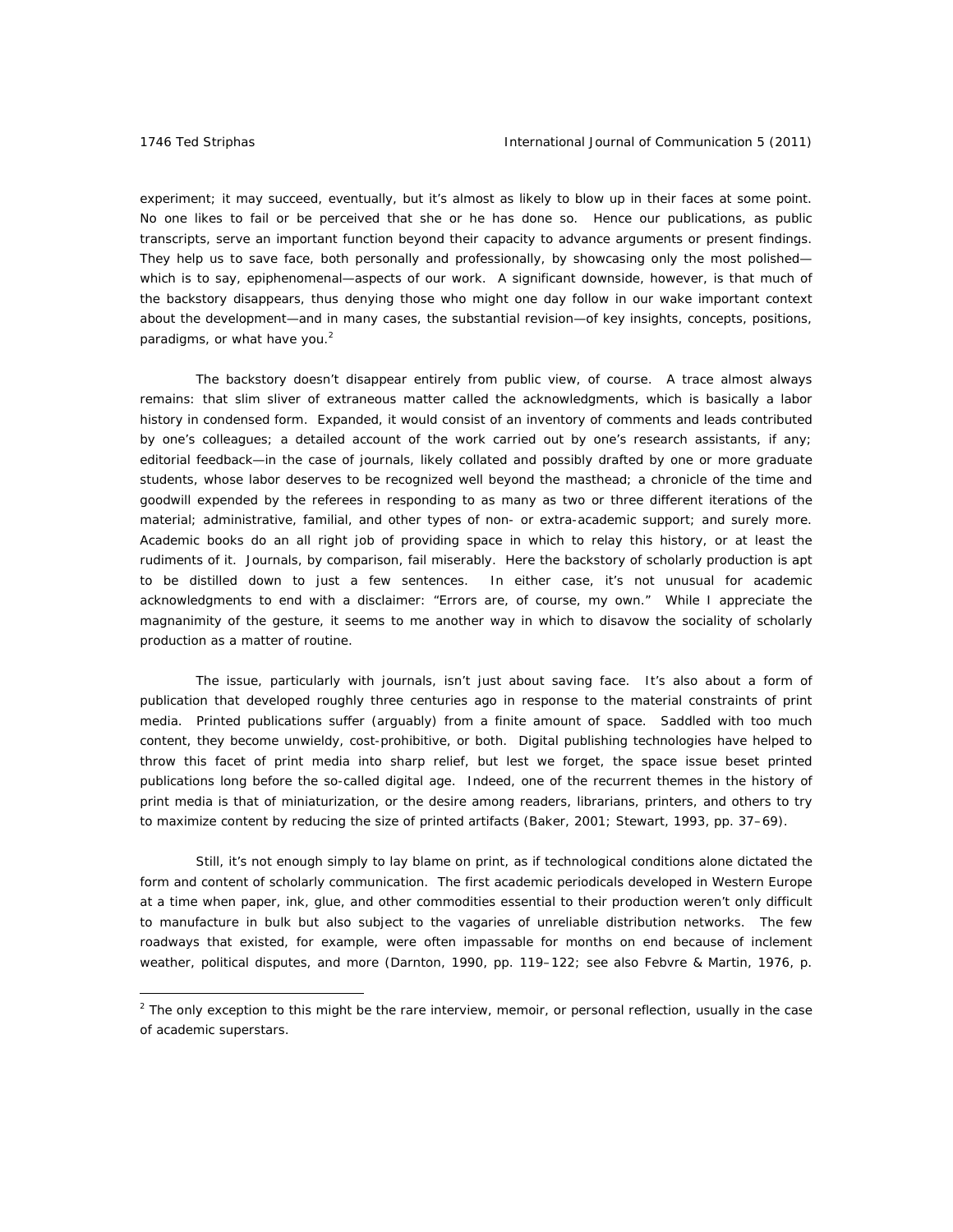222). With so much uncertainty surrounding the availability of these and other basic materials, is it any surprise that the earliest academic journal editors and contributors understood that they needed to be frugal with the amount of extraneous matter appearing in their publications?

Furthermore, our present day practices of representing scholarly labor in and through our writings are a legacy of the broader social, economic, and legal conditions present in Europe in the seventeenth and eighteenth centuries. Capitalism was, back then, just an upstart economic system, secondary to both the dominant tides of mercantilism and the receding forces of feudalism (Heilbroner, 1953, 1992, p. 26; Polanyi, 1944, 2001). Copyright and patent laws were only beginning to be established (Rose, 1995), and the foundational concept of private property was, by today's standards, limited in its application. Piracy (to impose an anachronism) and plagiarism (another) flourished under these conditions, along with ample accusations thereof (Johns, 1998). The result was a context in which publicly shared knowledge couldn't be trusted or its source easily confirmed.

Scientific organizations, such as Britain's Royal Society, arose partly in response to this uncertainty. One of their primary aims was to secure professional credibility for their members and for the burgeoning disciplines these groups represented. They did so not only by devising peer review and other practices that would become the mainstays of scholarly publication, but also by certifying priority of discovery. The latter designated, essentially, an informal intellectual property right, or at least an attribution of intellectual propriety (Rose, 1995, p. 30; Zuckerman & Merton, 1971, p. 70). Either way, these organizations seemed to be compensating for the particularities of the sociology of knowledge by codifying in the form of their publications the notion of authors operating, for all intents and purposes, independently. Put differently, the exigencies of the time called for academic journal articles and other types of texts to behave, not simply, but significantly, as "objects of appropriation" (Foucault, 1977, p. 124). For academic knowledge to become the gift it's now widely purported to be, researchers and journal editors felt they needed to suppress the story of the takings on which this gift was premised and then marginalize even the mere traces of those acts—literally—by shunting them off to the hinterlands of their publications.

For better or for worse, these are the habits we've inherited from early modern Europe. Here I'm following Jeffrey Masten (1997) in my use of the word "habit," which, he points out, denotes not only unreflective, repetitive behavior but also clothing specific to some profession (p. 91). Lately I've taken to thinking about scholarly publications in exactly this way—as textual habits, or uniforms we use to dress up our research because they're expected and easily identifiable, not necessarily because they're well suited to the content. This, of course, begs the question: What might a more timely and appropriate fit look like?

There are efforts underway to rethink *what* and *how* our publications communicate. Among the most compelling are those attempting to resituate the social work of academic scholarship, taking it from the realm of extraneous matter, or "paratext," to something approaching text, proper (Genette, 1997). I have in mind Kathleen Fitzpatrick's (2006a; 2006b; 2008) writings about and experiments with what she calls "peer-to-peer review." The term refers to a particular—and particularly innovative—implementation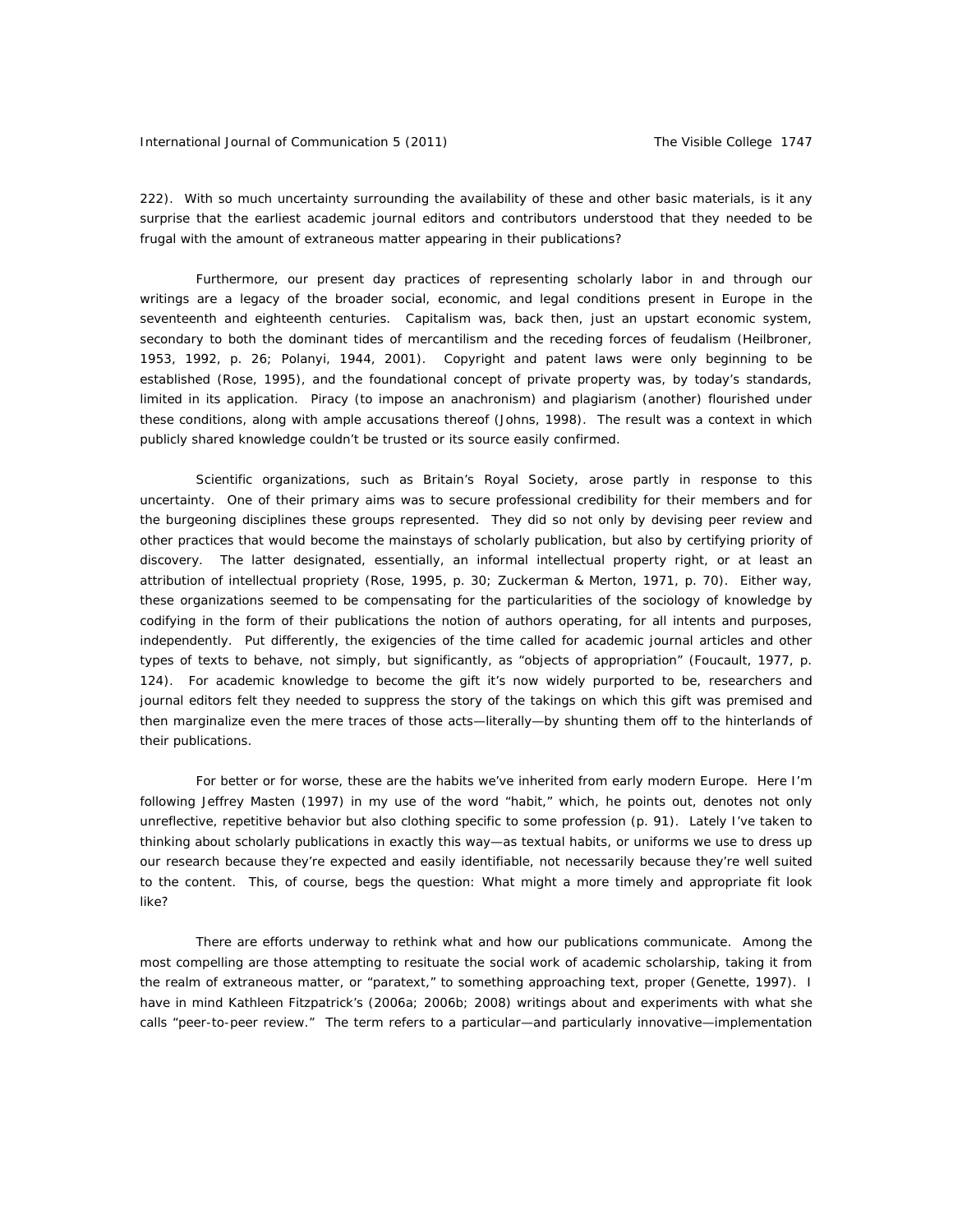$\overline{a}$ 

of digital journal publishing, in which the refereeing of scholarly work takes place post hoc. That is, instead of a small cadre of gatekeepers determining which material is suitable for a journal's readers, work is simply posted online in some established venue. The worthiness and value of the work are then adduced by how well it's received by the journal's readers, for whom it's open to response. A system like this could be wedded to versioning software, moreover, which would allow the author or authors to update the piece based on the feedback, if any, they've received. Peer-to-peer review thus is compelling because of its potential to enlarge the scope of peer review, and in the process make the underlying labor more apparent than it is conventionally.

 A possible drawback of such an otherwise rich system is the functional separation it still maintains between text and paratext, where comments typically appear, much as they do in blog posts, as an appendix. Text over here, influence over there: Is it possible to embed our social work even more deeply and deliberately in our academic objects? The Commentpress writing platform, which is an offshoot of the popular open source blogging software WordPress, goes a long way toward accomplishing this. It enables users to "annotate, gloss, workshop, [and] debate" within the margins of a text published online, essentially "turning a document into a conversation" (Institute for the Future of the Book, 2011). Powerful, yes, especially since it simultaneously allows users to leaf through layers of revision as the text evolves. One downside, though, is that however extensive a conversation may ensue, it's still represented as peripheral rather than proper to the text. Wikis, on the other hand, may go too far in the opposite direction, dissolving one's contributions too much into the stew of the collective, at least for purposes of university record keeping (Striphas, 2010).

 I don't mean to deny the value of these kinds of systems. Each holds significant promise for helping people come to terms with academic labor, and more specifically that of publishing. It may well be that some combination of their features could, in fact, yield a form of publication capable of communicating a richer picture of the work embodied in our textual objects. Lately, though, I'm beginning to wonder if a document-centric approach, which subordinates social to textual relations—much like print publications and the online systems I've just mentioned—is the best way to go about things. What might happen, for example, if an academic publication were architected not first and foremost around the principle of content management, but instead, say, social networking? The latter is significantly content driven, yet the content always branches out from a clearly defined backbone of social relations—relations that develop more or less out in the open and in tandem with the material that's shared.<sup>3</sup> I should add that there are plenty of free, open-source tools to begin experimenting in this vein;

<sup>&</sup>lt;sup>3</sup> "The Faculty of 1000" (http://f1000.com/), billed by The Chronicle of Higher Education as the "Facebook of science," is one experiment along these lines (Macilwain, 2011). On the humanities side of things, HASTAC's (http://hastac.org/) recent addition of a "groups" feature to its website holds significant promise, as does CSeARCH, the Cultural Studies E-Archive (http://scmrime.tees.ac.uk/VLE/DOMAIN/CSeArch/TABS/About.asp)—although the latter is not specifically architected around the principle of social networking.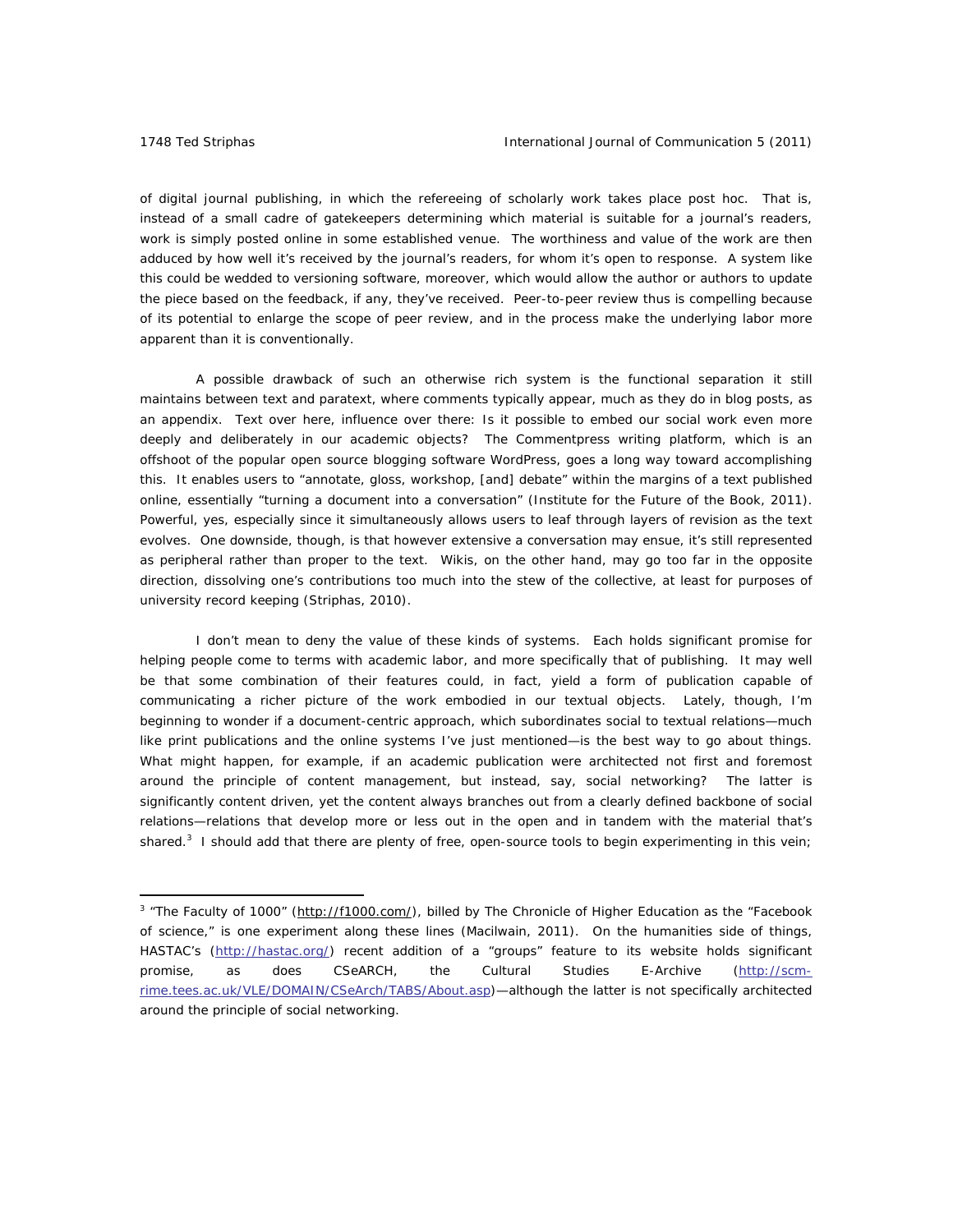among them is Elgg, a flexible platform for social networking and content sharing with which I plan to begin tinkering over the next couple of months.

 The benefits of turning the social work of academic publishing inside out could exceed matters of openness. In fact, we might end up broadening the definition of higher education along the way. One of the things I most enjoy about being a professor is the ongoing interaction I get to share with colleagues smart people with whom I'm in dialogue and from whom I'm constantly learning. However important the traditional student-teacher relationship may be, it's not the sum total of the education that occurs in university settings. We professors also learn from our peers, teaching and mentoring one another about the specifics of some subject matter and about the broader ambit of the profession. Scholarly communication is no exception to this. Sure, it's about gatekeeping—often frustratingly so—but it fulfills an indispensable phatic function as well. The so-called "invisible college" of academic life is real, manifesting itself in a citation someone might casually share with you in an office hallway, a trusted friend's written feedback on a draft essay, readers' reports, an editor's feedback, and any number of other—usually private—exchanges. To call this work "service" is to do it a disservice, for it's what makes higher education dynamic, relevant, and about so much more than the pursuit of degrees.

 What I'm proposing, I suppose, is something along the lines of a *visible* college, one that would realize itself in publications better equipped to convey the sociality of academic labor in general, and of academic scholarship in particular. I should be clear, however, that I'm not calling for absolute or compulsory transparency. There still are good reasons to limit access to the backstory of scholarly production. Beyond the face-saving issues I noted above, there are the sensitivities involved in working with human subjects, not to mention some very real concerns about how systems like the ones I've been talking about could not only augment but intensify academic labor. All that to say, approach, but approach with caution; know that, alone, new forms of publication aren't enough. Much like our counterparts in the 16th and 17th centuries, we'll also need to feel out the norms of social interaction most appropriate to our scholarly needs.

 But for the time being, we academicians continue gazing skyward. And as we do so, we send mixed messages about our labor and its value. Authors and outputs loom large, like city skyscrapers, casting long shadows over the hustle and bustle happening below—which is to say, all around us, every single day. Doesn't this welter of activity deserve its place in the sun?

## ◊◊◊

*Ted Striphas is an Associate Professor in the Department of Communication and Culture, Indiana University. He is author of* The Late Age of Print: Everyday Book Culture from Consumerism to Control *(Columbia University Press, 2009).* A dossier of materials related to the development of this essay—the "acknowledgments"—is available on his website, *The Differences & Repetitions Wiki:*  http://www.diffandrep.org/wiki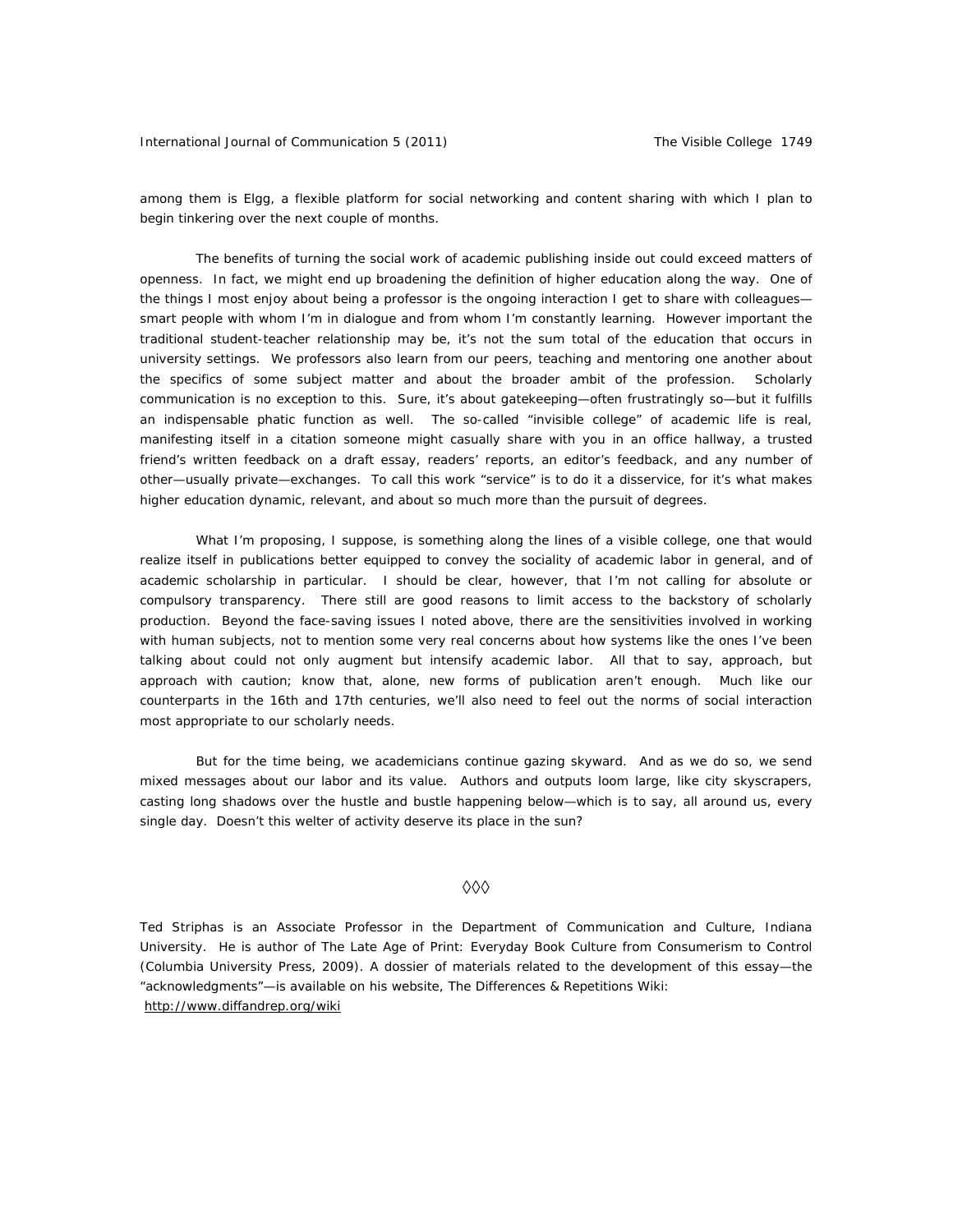## **References**

- Barthes, R. (1977). The death of the author. In *Image-music-text* (S. Heath, Trans.) (pp. 142–148). New York: Hill and Wang.
- Baker, N. (2001). *Double fold: Libraries and the assault on paper.* New York: Random House.
- Darnton, R. (1990). What is the history of books? In *The kiss of Lamourette: Reflections in cultural history* (pp. 107–135). New York: W. W. Norton & Co.
- Febvre, L., & Martin, H. (1976). *The coming of the book: The impact of printing, 1450-1800* (D. Gerard, Trans.)*.* London: Verso.
- Fitzpatrick, K. (2006a, January 6). On the future of academic publishing, peer review, and tenure requirements. *The Valve*. Retrieved from http://www.thevalve.org/go/valve/article/on\_the\_future\_of\_academic\_publishing\_peer\_review\_a nd\_tenure\_requirements\_or/
- Fitzpatrick, K. (2006b, March 30). On the importance of the collective in electronic publishing. *The Valve.*  Retrieved from http://www.thevalve.org/go/valve/article/on\_the\_importance\_of\_the\_collective\_in \_electronic\_publishing/
- Fitzpatrick, K. (2008). Obsolescence. *PMLA, 123*(3), 718–722.
- Foucault, M. (1977). What is an author? In *Language, counter-memory, practice: Selected essays and interviews* (D. F. Bouchard, Ed.) (pp. 113–138). Ithaca, NY: Cornell University Press.
- Genette, G. (1997). *Paratexts: Thresholds of interpretation* (J. E. Lewin, Trans.). Cambridge, England: Cambridge University Press.
- Heilbroner, R. L. (1992). *The worldly philosophers: The lives, times, and ideas of great economic thinkers*  (6th ed.). New York: Simon & Schuster. (Original work published 1953.)
- Institute for the Future of the Book. (2011). *Commentpress: A WordPress theme and plugin for social texts.* Retrieved from http://www.futureofthebook.org/commentpress/
- Johns, A. (1998). *The nature of the book: Print and knowledge in the making.* Chicago: University of Chicago Press.
- Masten, J. (1997). *Textual intercourse: Collaboration, authorship, and sexualities in Renaissance drama.*  Cambridge, England: Cambridge University Press.